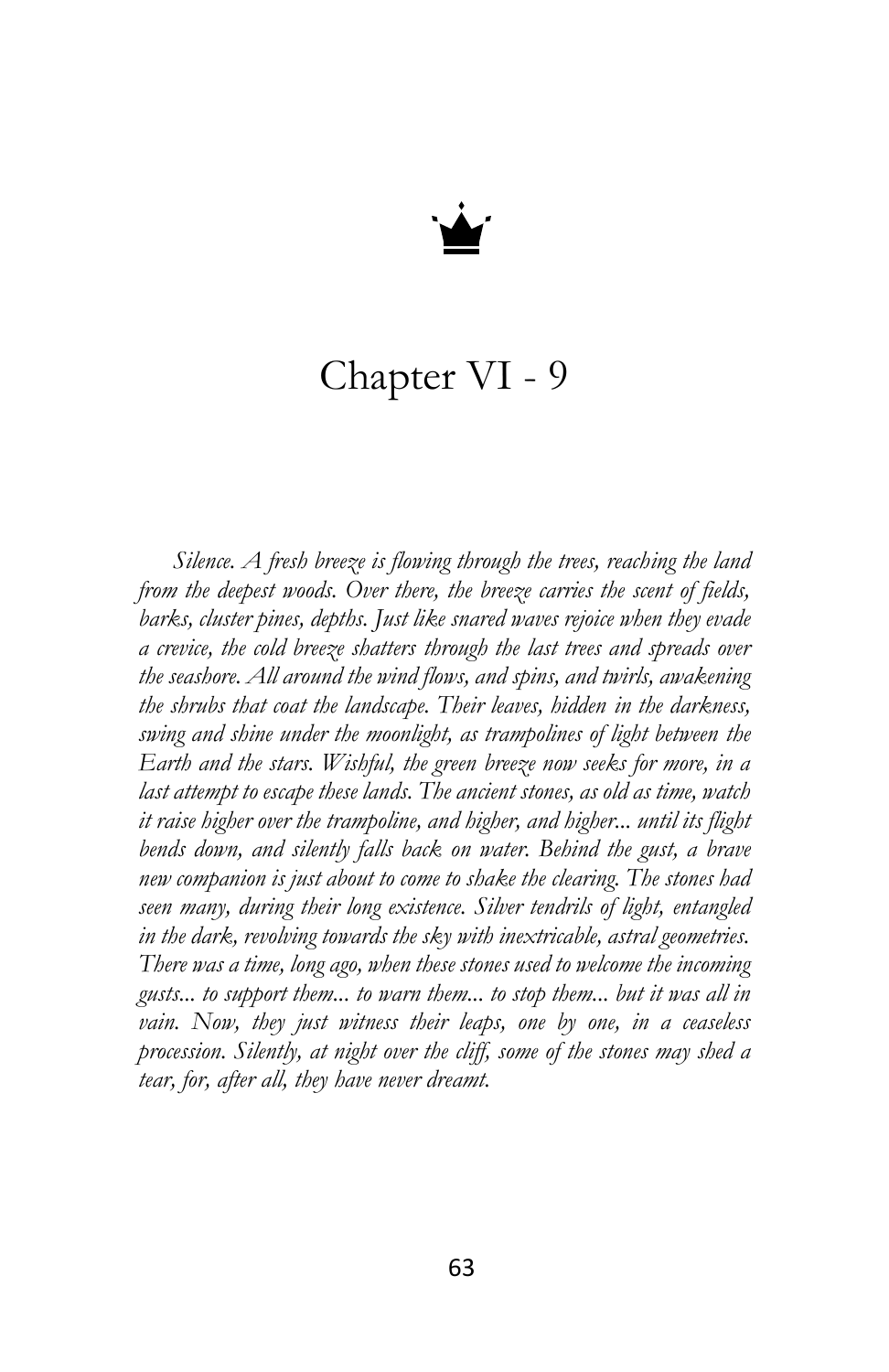A rivulet of saltwater flows down through the damp algae up to the surface of the ocean. Emphasized by an incoming breeze, it takes some time for the conversation to take back its rhythm.

"Do you think this is what we are looking for?" – asks Ujana. "I don't know, but... well, it perfectly fits your story."

"Maybe... But how can we find a key with this shape? I've never seen a key for a book and this is even thinner than a nail!"

"I know, it's strange but there's nothing we can do about it. You said they were looking for a key and this is perfect for the scope... if only books needed keys, of course."

"So, what do we do now?"

"Now? Now we move on and quickly: we've spent too much time here and someone is waiting for you at the lighthouse."

"Let's hope we find a way through all those plants... I'm a little bit scared that it's all dark, there can be animals..."

"It will be all OK, don't worry. Just take your things and let's go. I'll keep the book; I have enough space in my bag."

From a dune, sheltered by bushes and a comforting darkness, the white seagull follows the two silhouettes as they step away from the cliff. Curiosity pushes him to peer every now and then, only distracted by the wind and the fragrance of blooming plants.

The seashore looks creepier while you leave the water behind and head to the woods. With each and every step you take, you feel the wet, cold sand moving under your feet. More than one hour has passed since you set off for the lighthouse, and the late time starts pressing on your eyebrows. This notwithstanding, a river of adrenaline and sense of duty spurs you to give everything to the cause. However, how far still is the destination and how long the journey are not clear at the moment. You only have one common goal, which forges an unbreakable bond with the child, and this is everything you need.

Meanwhile, as you navigate your thoughts, you open the way for the other side of the clearing. The vegetation at the boundary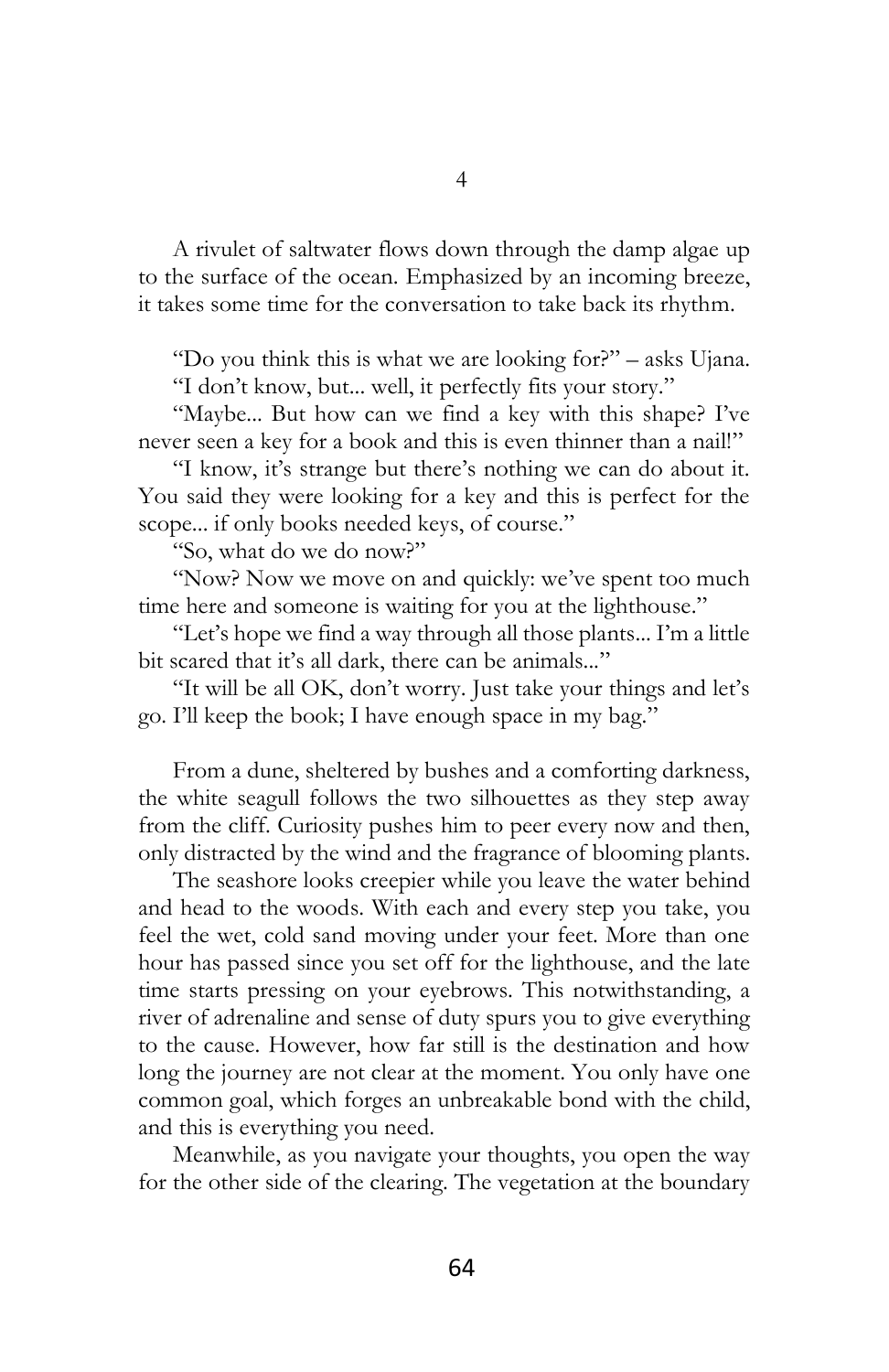is dense, hostile and thorny. The view from here suggests that there must be a way to reach the other side... but where? People must have traced it for their walks during the day, even if this place looks wild and unfriendly, so the true question is how to find it in the dark. Only a few meters away, you keep Ujana in constant eye contact, to be sure he doesn't get lost, or vanishes, between the bushes. He seems intent to find another path: a path that looks better than the one you are following, which is not really promising. Certainly his stature does not help spot a good direction, but this does not discourage him to try harder.

A few minutes have passed already but you have entered the vegetation by no more than a few meters. You could already see, just ahead of the path, a couple of good passages, but their trajectory is interrupted by a sudden turn which prevents any further planning. You take one of them and hope for the best, while Ujana follows your steps just behind. Under the shoes, the soft sand leaves room for sharp rocks and tangled roots, then again for new sand, with no clear pattern to guide your steps. At the very least, the protean territory you were exploring gave you a sense of the distance, both in space and time. The natural gate to this dark green realm is left far behind soon, covered to the eye by numerous plants, protrusive crags and ubiquitous obscurity. However, slowly but uninterrupted, you penetrate the vegetation to a large extent, with no dead ends to undermine your drive. The passage twisted and turned across the shrubs, here clearer, there thicker, with multiple ramifications towards the water, on the right, and through the crags, on the left. Perhaps, you think, moving closer to water is safer and gives the chance of stepping over the rocks, to circumvent the overgrown maze. On the other hand, this strategy makes you feel even more trapped, with less line of vision and fewer opportunities. Hence, you choose to remain in the center, waiting for a better motivation to take another way. Motivation that was not long in coming.

"Hey! Why don't we go up there" – shouts Ujana, pointing at a high, rocky formation you were about to pass.

"What? Where?"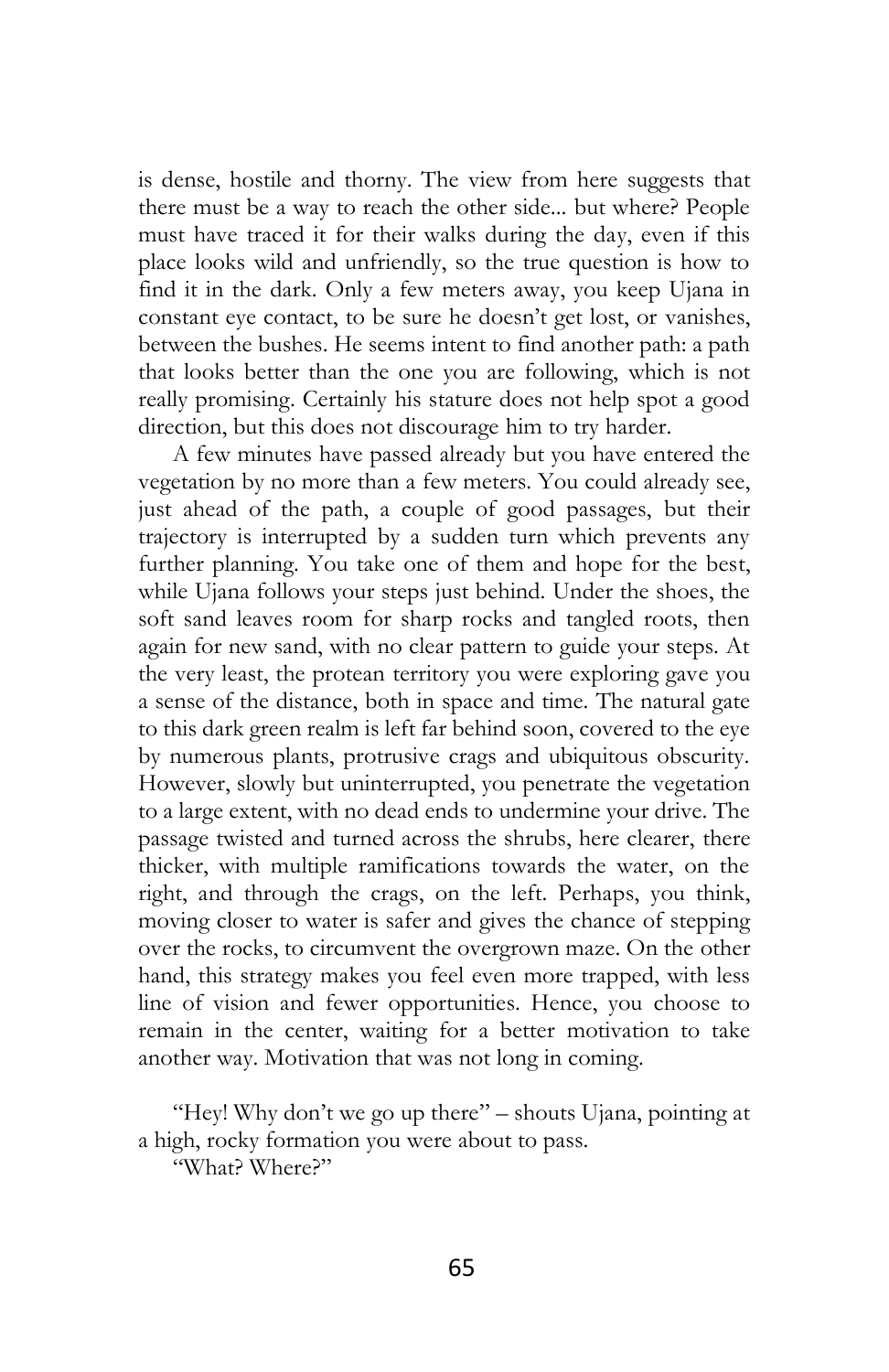"There, on that giant rock. Maybe from there we can spot a good passage! Also, everything here is damp and I'm all wet, sure I'll get sick this time..."

"Oh come on, it's just water, you'll be fine. And for the rock... yeah, seems like a good plan! Actually" – you remark – "I saw it but there's no way we can get to the top from this point."

"Are you sure? Have you seen here, behind this stone?"

"No, what did you find?"

"There's a passage between these plants. I think it goes around the cliff, maybe it gets us up to the top. Maybe people use it during the day... Why don't you come here and have a look?"

Impressed by his resolution, it was really nice to feel you could count on him. When you reach that point, a few meters behind, it was also hard to see how you could have missed it. Between the two plants, whose branches had probably been cut on the two sides, you see a small open space that looked too clean to be natural. Wooden sticks were laying on the ground, some of them partially covered by leaves and sand, some leaning onto a flat stone. Apparently, few smaller stones had even been displaced, since their position looked too regular to be due to chance. Someone had definitely been there recently, which, in a sense, was quite reassuring. However, before you can even point it out, you spot something that wakes up your attention: a white and red sign, carefully painted on the wall of the cliff.

"Look U, there's a sign there! You're great, we found it!" "What, a sign? I don't understand... I don't see anything." "Yeah there's a sign, look, it's like a flag but it signals the way!"

"Hmm, no, I don't see it but hey...  $\text{cool}$ !" – replies the boy with a happy expression – "Shall we follow it?"

"Wouldn't you?" – you laugh sonorously.

The passage turns around the rocky formation with a sinuous path, carved between two round hills and the surrounding vegetation. As you step over more and more flat stones, heavily drowned in the shadow, you realize that the path had to be largely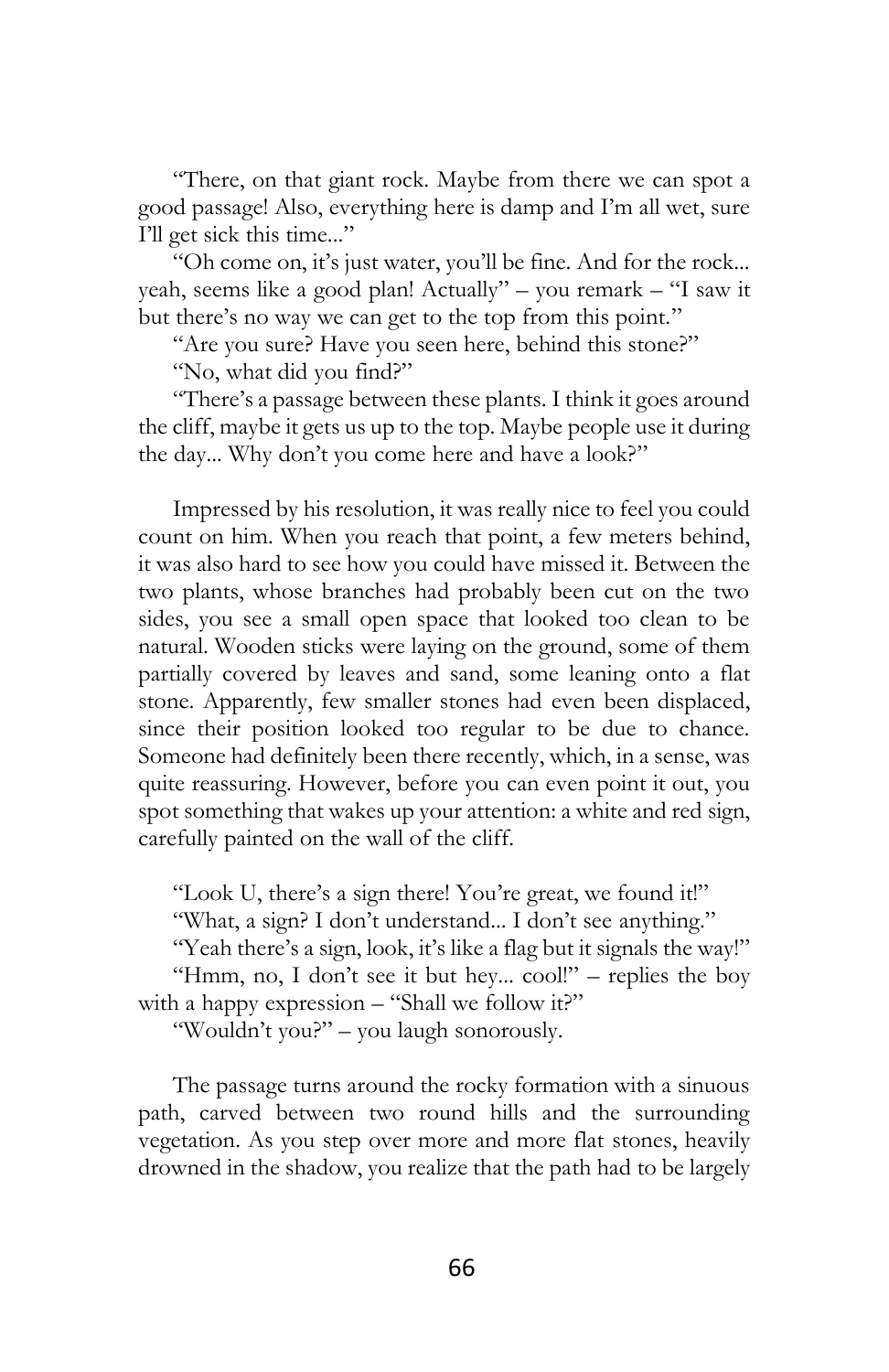artificial: something, you think, that was very encouraging in this moment. A few more, and you both get to the top: a nice, safe, empty clearing facing the ocean. The height from the first red sign was about ten meters, enough for a better understanding of the situation. In front of you, as you step on this little plateau, the view of the ocean overwhelms you completely. All around, you see the profile of the treetops, the black shape of the hills and the mountains behind, and the warm, red light shining from Ujana's house in the background. It felt so inconvenient to have more urgent things to care about than laying there and enjoy this moment. Instead, Ujana seems to have a totally different attitude: he literally jumps on the grass from a round rock and runs to the edge of the cliff, searching for a way out of that maze. That was really impressive. You join him on the brink, paying attention to the slippery plants and stones on the ground. He mumbles some weird strategy and considerations, which you easily ignore for the good of both. However, it takes really nothing to realize that, even though the plants were spread all over the area, the end of this tortuous passage was actually close. Perhaps, you think, you would have reached it anyway in a few minutes, simply keeping the same route. Of course, who could believe it down there.

"Have you seen it?" – says the boy, timidly.

"Yes, I think so too."

"That's great, no? We can make it!"

"Yes that's great, you're right. I'm happy to leave this place." "Yeah, me too! I hope we'll find them soon."

"Sure, the lighthouse must be near now. I even feel like I see something, like a tower, under that big cloud: how far can it be? Ah, doesn't matter, let's keep moving and we'll find someone."

"Yes, please, I miss them... and my mother too. I can see she's still awake: she's turned on more lights while we were walking."

"True, I saw them too" – you emphasize, turning your look at the hill – "Anyway, let's go now, we've got a long way to go!"

"Yes, sounds good! But what were you looking at?"

"Me? There at the lights, why?"

"Hmm, that's weird."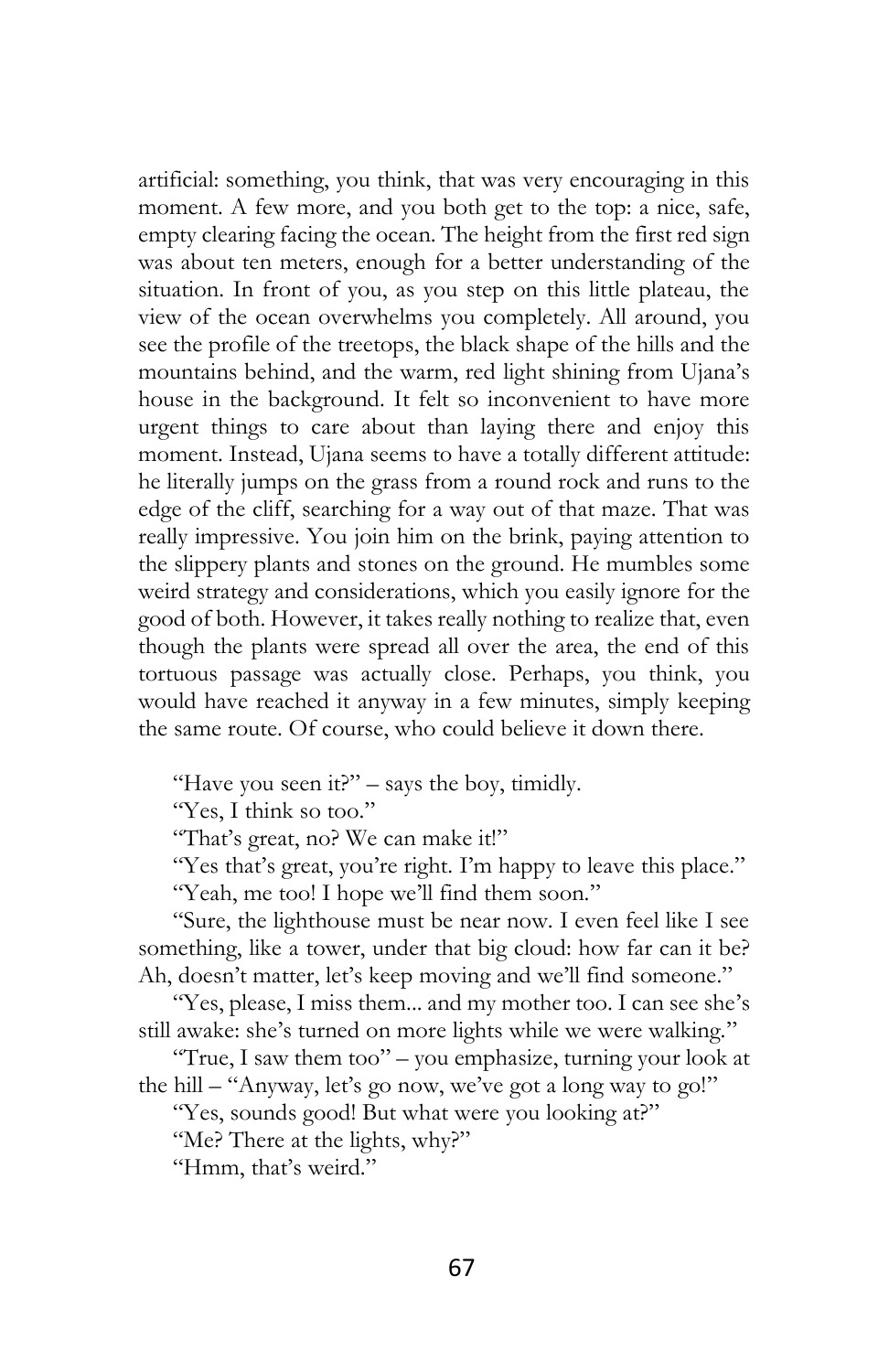"Why?"

"Because my place is on this other hill..."

 $($ ,  $)$ 

"... and no one lives on that one."

## 8

"What's happening? I don't understand..."

"Yeah, that's weird. Are you sure that no one lives on that hill? Maybe it's just another country house, no?"

... ..

"Fine, then I don't know what it is... but they don't look like from a rich country house, with a garden and a swimming pool."

"No, definitely no."

"Also, did you notice? They're not exactly in the same point. They look like two or three groups, all quite close to each other..."  $(c \rightarrow)$ 

"... and they're even oscillating, do you see it too?"

"Yes, I can see it well now..."

"Wow." – you let yourself go in a display of stupor – "Maybe you were right that they were moving... At least, these lights are vibrating much more than before. This is interesting."

"I'm sorry" – says Ujana, frowning – "but I don't see anything interesting here."

"Why not? Weren't you the one surprised?"

"Yes but, come on, that's another hill, it's not my place. I don't care if they're moving or not, or if it's another optical illusion. Can we please leave this place and go find my dad?"

"Sure, just a moment," – you add calmly – "have a look once more: do you see that they are exactly between those two hills?"

"Yes, I see it. So what?"

"Is there anything between those hills?"

"Hmm, maybe. In that point no, nothing, only pasture... but there is the town in that direction, beyond the hills. Why?"

"The town? Isn't the town on that other side, along the sea?"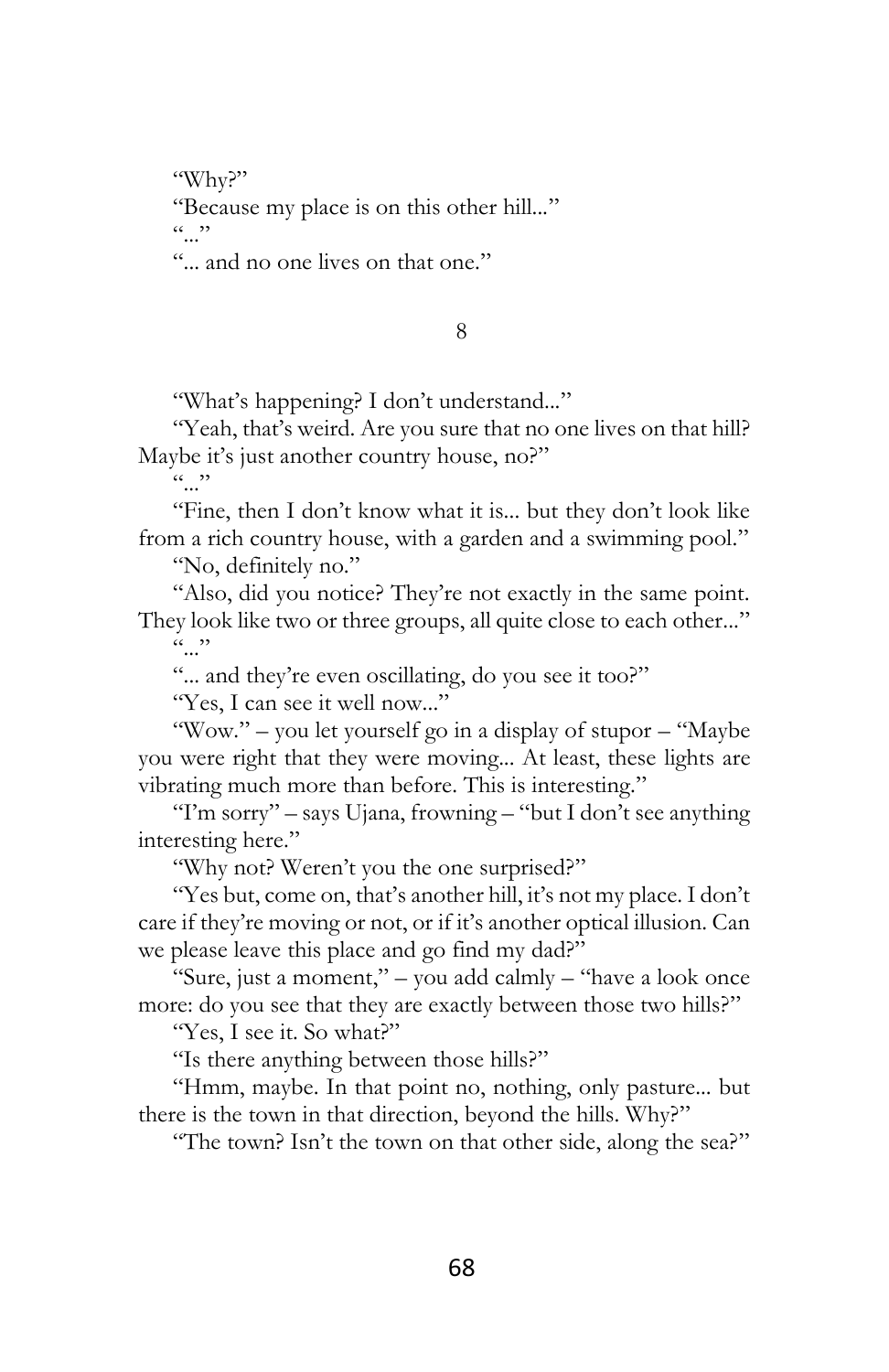"No, it isn't. There you take the main road that brings here" – he explains – "but the town is actually behind them. There's also a small path in the woods, which connects it to the sea."

"Aha, I knew it!" – you shout happily – "Then, my friend, I have a new explanation... and I'm sure you will like it!"

"What now, please... I just want to go away."

"Come on, listen: those are not lights in a garden."

"I don't know what they are, and honestly I don't care" – he shrugs his shoulders showily in a surly manner.

"Look, they are not from a house but people with flashlights! They're coming directly from town to find you, can you imagine?"

"What... people, you say?" – he opens his eyes wide shut.

"Yes, people! Your people, your friends, everyone! They are coming in groups along that path, retracing your movements... or maybe they are heading to the lighthouse, or both if they split. Well, surely they'll split: the more they are, the easier for you to find them. Can you imagine, aren't you happy?"

"Seriously, you think that all those lights are people and that they are coming to save me?" – he asks, visibly touched.

"Of course! And you know what? Also the lights from your place had to be people. I'm sure they're keeping your mother company while the others search the area" – you emphasize – "She's not alone, you're not alone, and they all wait for you to come back. This is so incredibly beautiful, isn't it?"

"I cannot believe this is true."

"It is, U! And guess what? What we need to do now is simply find them, and they will bring us home. There's even no need to go to the lighthouse!"

"But they don't know where we are..."

"Ah, that's true" – you murmur – "you're right."  $(0, 0)$ 

"Anyway" – you add with authoritative voice – "our new goal is to let them know that we are here, or to reach one of those groups as soon as possible. Then, they'll take care of the rest."

"So the question is how to reach them, right?"

"Exactly!"

 $R_{\rm 11}$ ..."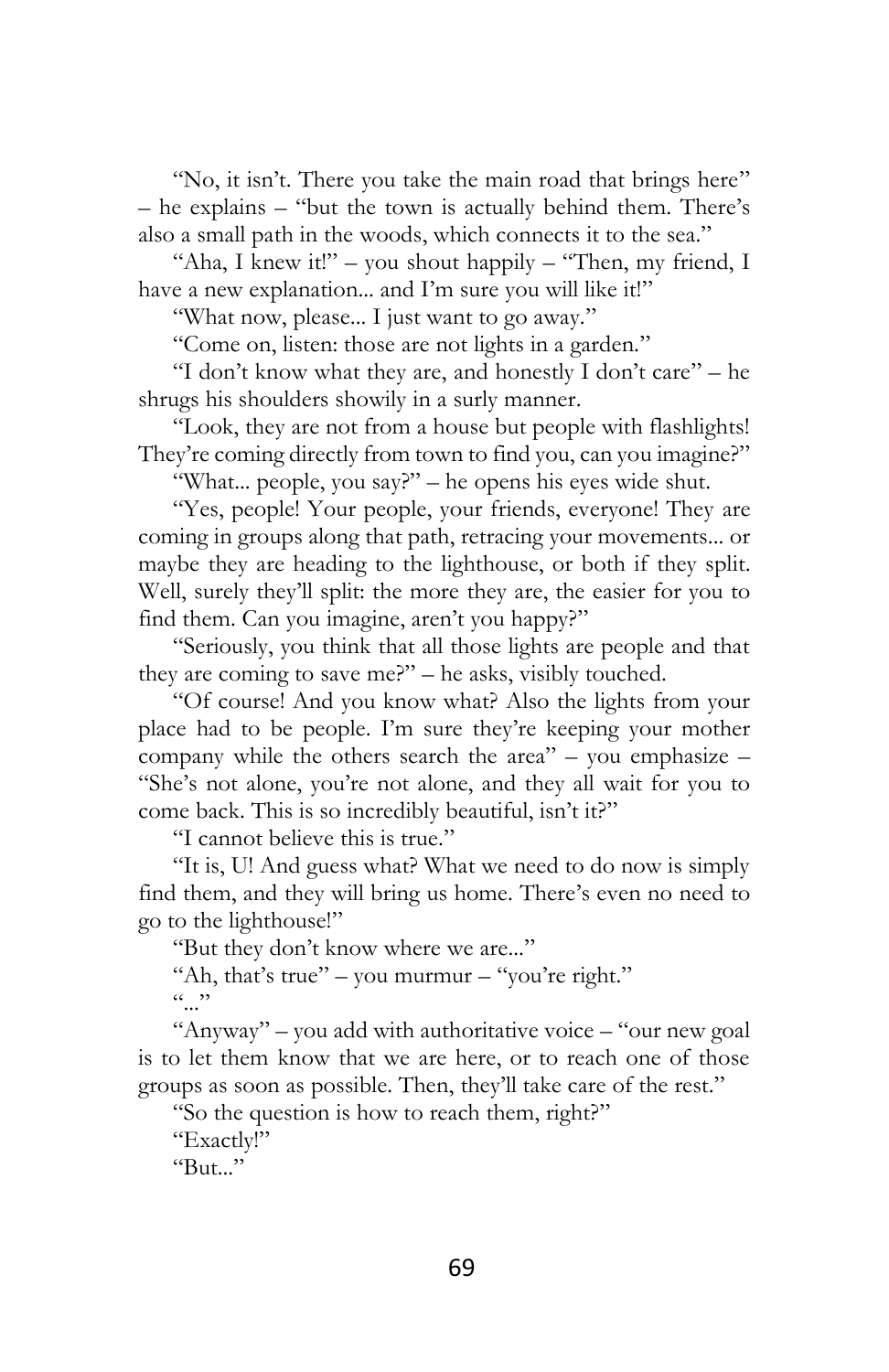"Yeah... I see what you mean: we can't reach them from here. But we'll find a way, don't worry. By the way, do you know where that road goes?"

"What road?"

"The road they're walking on now, from town."

"That is not a road, it's a narrow passage in the woods... anyway yes, I think I know where it goes. It goes down that hill, there on the right, then it twists and follows the valley (we cannot see it now) and then runs along the seashore to the lighthouse."

"How far is it from the water?"

"That path? Hmm... Two hundred? Three hundred maybe?" "I see, that's a lot for us, what a pity."

"Yes, it's a lot... but there's a point where the road crosses a tiny bridge, and this bridge is very close to the shore and easily reachable. At least during the day, now I'm not sure how it..."

"Really, a bridge? That's great, we have a chance to meet there! And if not, we proceed to the lighthouse. They are still pretty far though, I think we'll get there earlier... which is better, isn't it?"

"Yes, I hope so. I can't believe it, it would be a miracle!"

4

Motivated by the discovery, you leave the stars behind and quick-paced head back to the ground. The narrow passage that descends from the plateau is much easier to pass through now, despite the darkness and the sharp stones. There, as you get down on the sandy terrain, tall and tangled plants make it even more claustrophobic than you remember. This notwithstanding, the roadmap to escape the wild maze seems clear now, allowing you to focus on the next steps. With this picture in mind, you take one of the wet, wooden sticks you spot on the clearing and proceed through the plants. Ujana does the same with a smaller stick, likely useless, more for emulation than for a need:. Yours, in particular, had an interesting shape that captured your imagination: a slender branch, perfectly sized for your body, with only few scars on the surface. Its bark had been treated and polished with a knife, while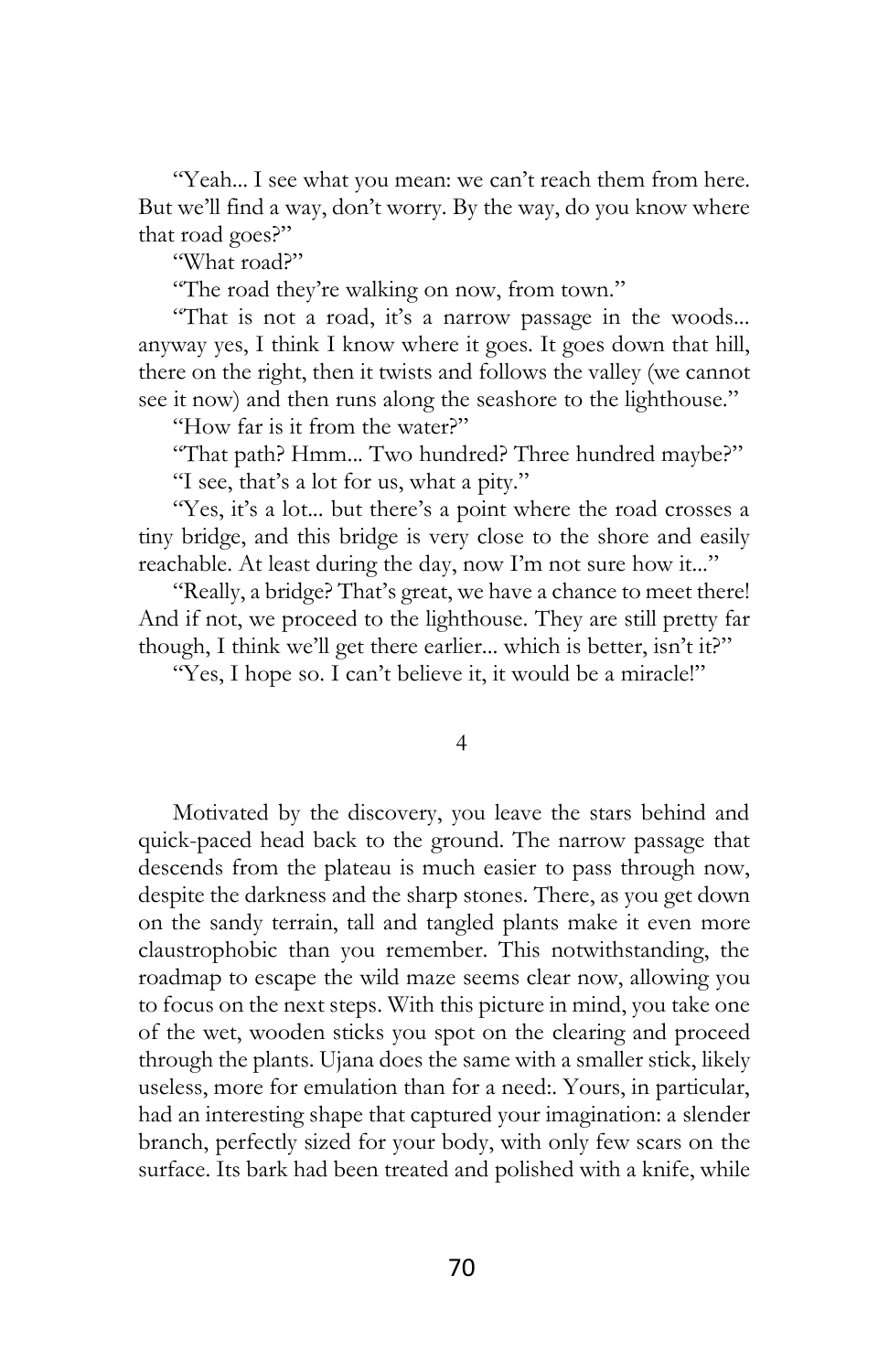its tip was carved in a sharp wedge shape: better against animals than for stability... but certainly enough to make you content.

A quick look at Ujana, who was playing with his new toy, and you are both ready to enter the wild, shadowed maze of brambles. The direction was impressed in mind and, luckily, the intricate path keeps you on the right way - not really intuitive, which makes you proud of the detour on the plateau. Soon you are already out of the jungle, and you can breathe again fresh air from the ocean. Turning back, you see the large wall of untamed plants and the gentle cliff, which surmounted that strip of wild land. "Must be very easy with daylight" – you think, but now it really makes you happy to be on the other side. Moreover, as extra motivation, you see no other obstacles before the next turn.

The seaboard ahead is calm, safe and open. You couldn't wish for more in that condition, so you take a deep breath to enjoy the view. The atmosphere was charged with enthusiasm: a clear route to follow, no more distractions along the way and a whole crowd of citizens coming to rescue him as a deus ex machina. What a nice feeling, after all the scary moments you just passed through. The only thing that was missing was the lighthouse, but Ujana, with the charismatic voice of a lost child, reassures you that it is not far anymore. After all, likely you will never get there if you manage to meet the citizens. Probably you will simply find that bridge, as he suggested, and wait for them in that spot. This and other considerations dance around in your mind, as you leave the vegetation and take the first steps along the coastline.

The wind had progressively faded out, the more you entered the new shore: maybe because of the downy sand hill with plants, or because of the woods peeping out on your left. The ocean still looked majestic instead, with a large, bright moon surrounded by graceful clouds. Cherished in this sweet environment, the only element out of place, and time, is the lonely child: not even you, who are already one with nature. After a few more seconds of respectful silence, he reaches you trotting with his clumsy rod and explodes in an avalanche of comments.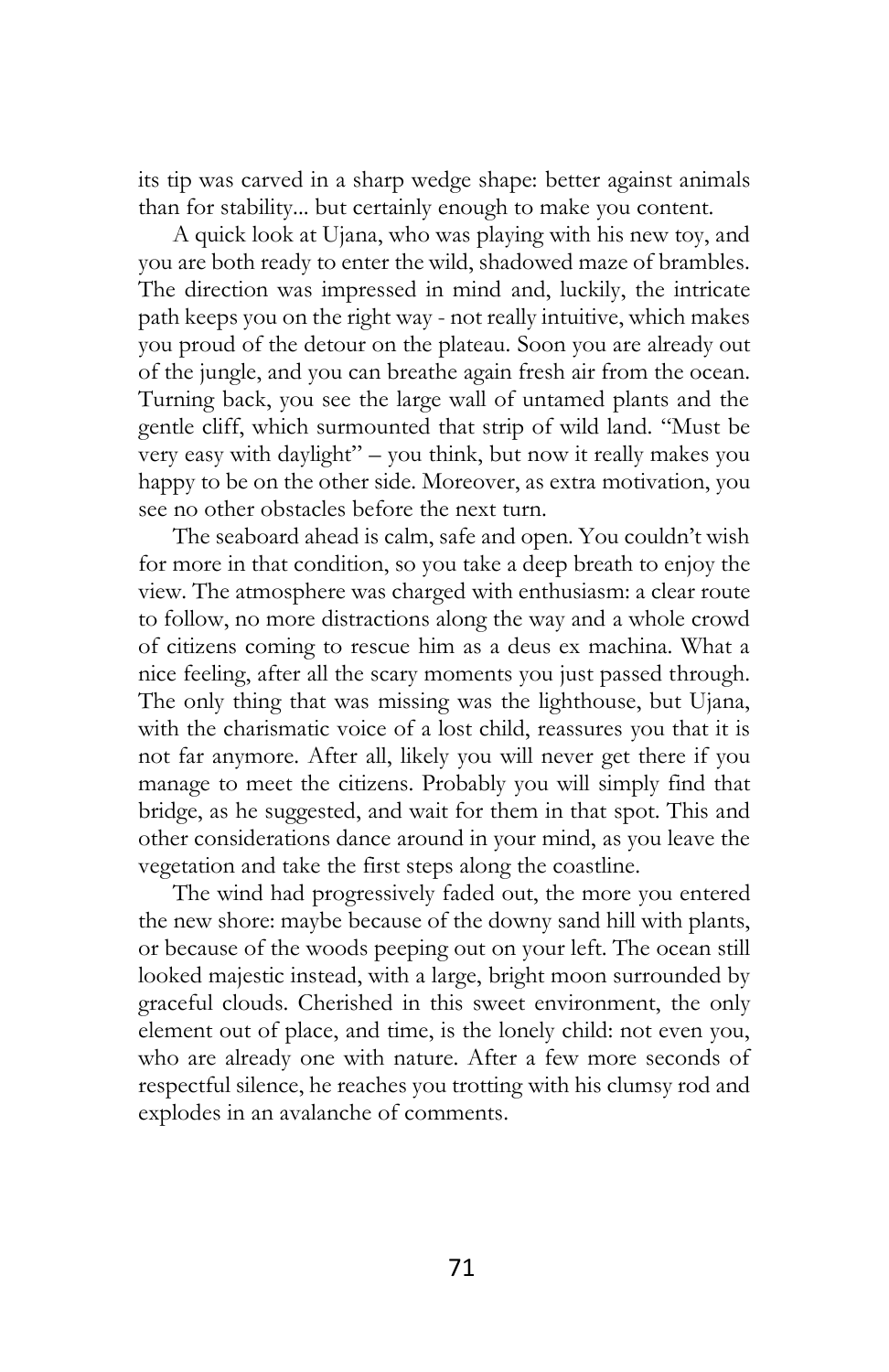"We made it, we made it!" – he shouts – "Didn't we? We made it, I'm so happy! I was really scared, you know? I didn't want to distract you but I really didn't know what to do there. I couldn't even see where we were going! How could you make it instead? You were so good, it seemed you knew the place perfectly, it was impossible... and all those plants were so wet, sticky and thorny, I didn't believe it would be so hard to walk through. Fortunately we didn't hurt ourselves" – continues Ujana, relieved; you keep listening, taking another peek at the cuts on your hands, lightly bleeding – "and you took the best path: you looked so focused and it was like magic, I just had to follow you and you brought us here... You are so good!"

"Thanks, you're kind but it was nothing special, really."

"No no, it's true, you are a hero!" – he goes on, unstoppable – "Also, now maybe I can ask you that question: do you think there was a better way between the plants? I saw a few from the hill but I didn't want to break your..."

"..." – you take a deep breath and try to answer.

"... concentration, and I just wanted to go away as soon as possible, you know... Also, I wanted to tell you that I'm sorry for how I replied to you. I thought about it the whole time while we were walking and I hope you know I'm really sorry. I was very worried and I couldn't wait there longer or listen, so I did not talk well... I hope you understand and you can..."

"Oh, but you don't have to explain yourself for..."

"... no no, really, I behaved badly and I want you to know that I'm very sorry. You were so kind with me: you let me rest, showed me what you discovered on the book, found this passage, and then you saw the lights and understood what's happening... how could I make it without you? You're like a hero!"

"Come on, what are you saying! I'm only doing what I must to bring you back home and look, you did well too... You even spotted that hidden passage... it's thanks to you if we are safe!"

"Really, you think so?"

"Of course, don't you see it? If we're here, it's only thanks to you" – you smile, catching a sad irony in your own words – "so you should feel even more motivated to move on."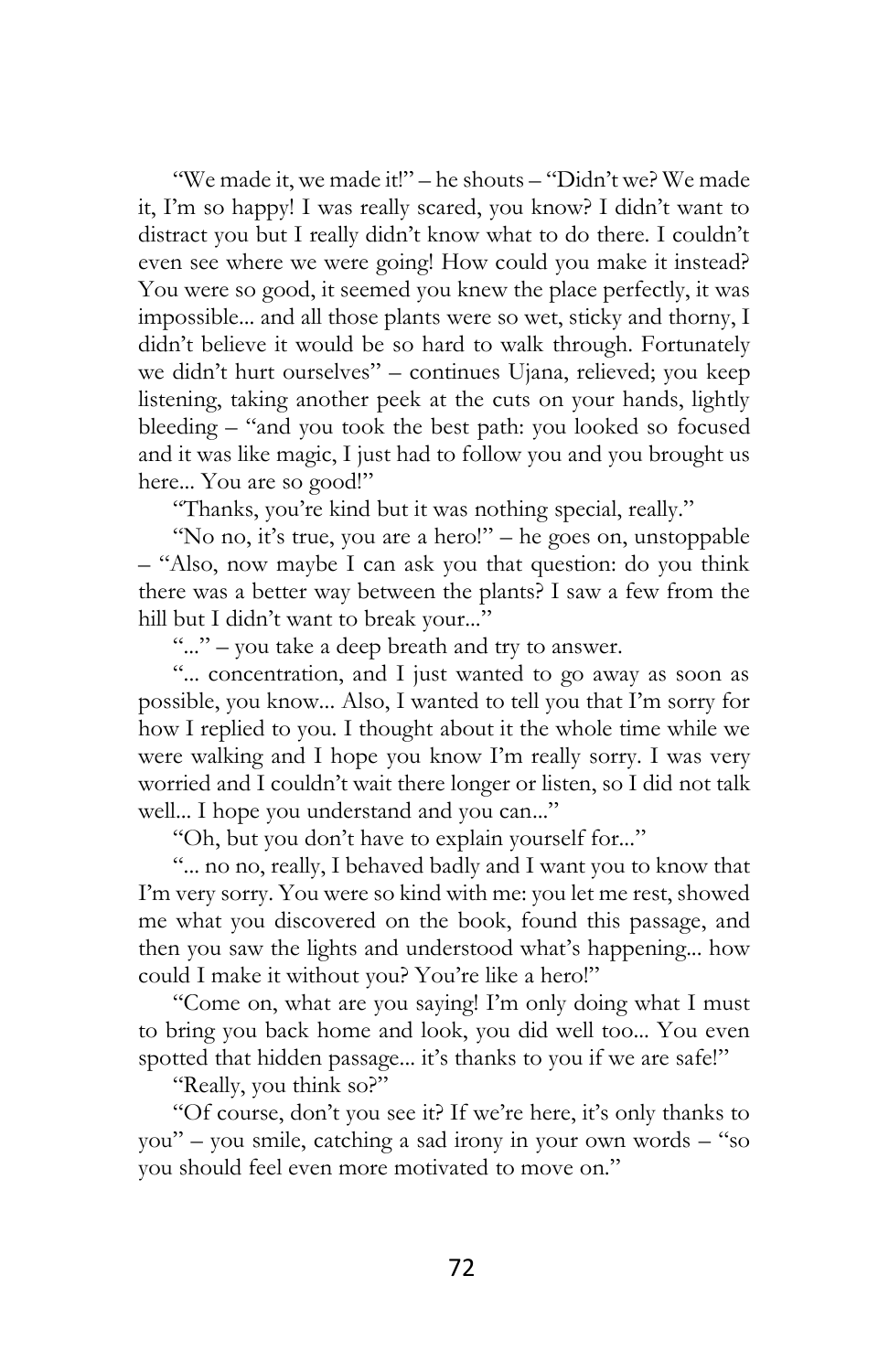"I am! I'm very motivated to find them, I want to run and get there as soon as possible! And I want to help you: you've been so kind with me, can I do something for you?"

"For me?" – you laugh – "How!"

"Yes! I can run further to see where we're going, come back and you decide, or I can carry something: my bag is empty, I have a lot of space and I feel super!"

"Thanks but there's no need, really. You would get tired again and I can easily carry it, it's not heavy at all" – you add, hiding a bit of effort after all the travel.

"At least I can carry the book, that is very heavy... Look, we can share it: I carry it for some time and then you take it back?" – he urges, taking off his knapsack.

"Hehe, no thanks, there's no need for that... and it's better if I keep it. It's heavy for you and I think it's safer in here" – you add, pointing at your back – "If your relatives were carrying it to the lighthouse it means it's not only valuable but also important for them... so we'd better take care of it too."

"OK, you're right. I don't understand this attention though: it's big, golden... whatever, but in the end it's just a book, isn't it?"

"Maybe it's a gift from your ancestors, or maybe they were going to meet someone to return it... I don't know, there are many explanations and none really makes sense" – you both laugh – "but at least we have a lot to talk about now."

"Oh yes, we do!" – says Ujana, trotting around – "So, how can I help you? I want to help you, I want to help you!"

"Really, thanks but there's nothing to worry about. Let's keep walking and we'll get to the bridge soon."

"But I want to! Can I carry other things? You had a bag full of stuff, I remember it so don't lie. I can carry a few things..."

"I already said no, thanks. It's fine, let's move on and chat about something else."

 $(0, 0)$ 

"Hmm?"

"I feel useless, you do everything alone..."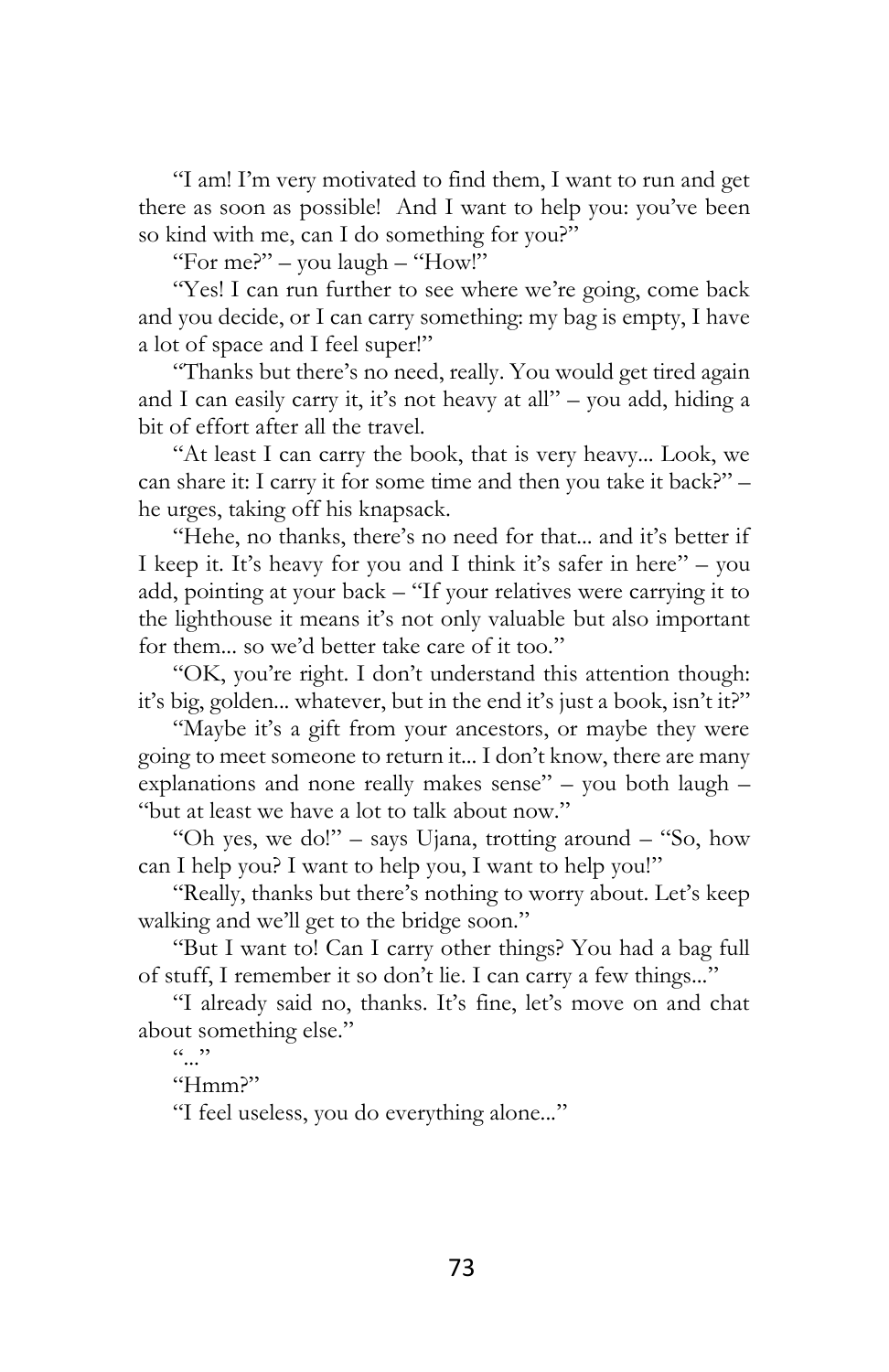"Oh boy, but I'm only carrying a book!" – you comment amused – "All right... look, if you really want to help so much, there is something you can do for us!"

"Really?? Tell me, I'll do my best, everything you like!"

"Good. First, chill down, you're too exuberant!" – you stress with a huge smile.

"Done! I'm calm. Super, super calm."

 $\ldots$ "

 $(0, 0)$ 

"Good. Then, what you can do, if you like, is telling me other stories about you, or about this book, or your family... everything you want. I like listening and we will enjoy the walk to the bridge. Can you do that for me?"

"Stories? Of course, I like telling stories! My friends always tell me that sometimes I talk too much so yeah, what story would you like to hear?" – he asks with a thrilled smile – "I can tell you about my family if you like! Or about the book, why not... but, well, for that... I think you already know more than I do."

"That's fine, you already said you don't know more" – you stress to make him feel at ease, and to reassure yourself that he was telling the truth – "So yes, why don't you tell me something about your family? I'm curious, especially since I'll meet them soon" – you emphasize, with quite a sense of humor.

"All right, so, where to start..." – he mumbles – "OK, as you know I live over there, on that round hill" – he points again at some random hill among many others – "with my mom and my dad. My grandpa lives with grandma on the other side of the same hill. Well, more or less, anyway very close: I visit them every day, they are so nice with me, I really love them."

"Nice!"

"Yes! Then... my mom! My mom is a housekeeper. She takes care of everything at home, she cooks, cleans, washes clothes, harvests vegetables in the garden... all those boring things that no one wants to do. I wonder how she can do it all day but, when I ask her, she just smiles and nods, smiles and nods. She says, 'one day you will understand, my boy!' and returns to her things. I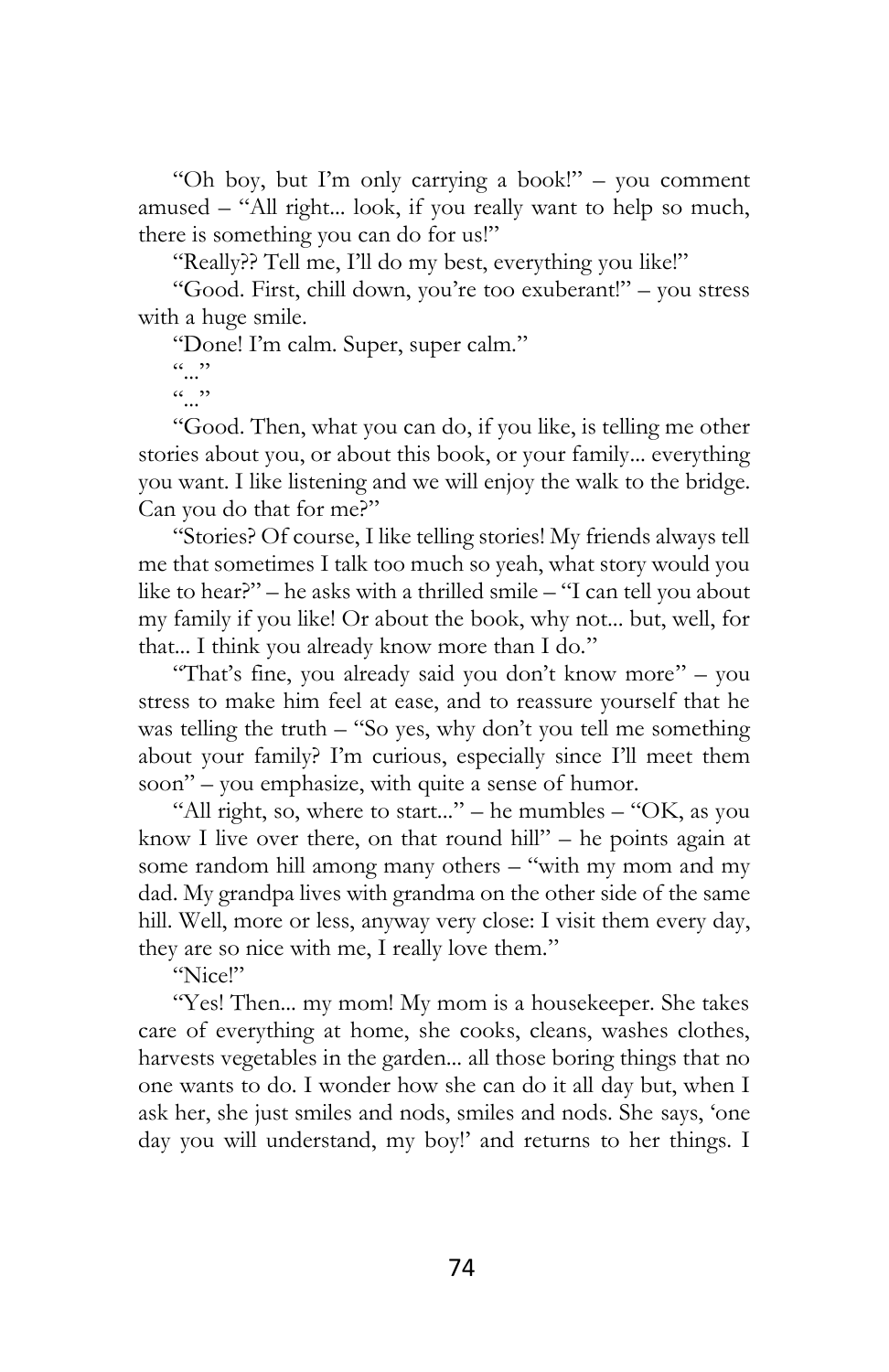really don't understand, and I don't like when she tells me that I don't understand because I'm too young. I am not too young."

 $($ ,  $)$ 

"Am I too young?"

"No, you are not. Just..."

"Exactly, you see? You agree then. But I don't know how to explain it to her, she doesn't believe me. Well, she believes in me. She always says she loves me, and that I'm the most important thing she has in her life. She always says it when my relatives come to visit us, or family friends, or the doctor. But I don't understand what she means, so I look at her without replying."

"She must love you so much, what you're saying is beautiful."

"She loves me, she's very caring and does her best to make me happy. I'm very grateful to her, even if, maybe, I don't show it enough. She always asks me if I feel good, if I need something, if I want to talk to her, but I don't really have much more to tell her. Sometimes I look at her and words don't come out, I would like to share my emotions but I'm shy or afraid that I'm not interesting, or that she thinks I'm too young to understand... so sometimes I stay silent, and look at her in the eyes: she looks back at me, seconds pass and the content of her questions maybe does not matter anymore. Something else is happening, which draws our attention, and we turn to it and enjoy it together. That is so much more beautiful than running after conversations that do not really matter much, and you miss the chance of feeling the beauty that is around you."

"U, this is... I'm impressed, what you say is very deep. Hard to believe it comes from a boy, really, I'm saying it in the best way. Also, I can relate to it completely, and I'm sorry this caused some friction with your mom."

"No, it is not friction, it's simply a little bit sad when I see disappointment in her eyes. I wish I could do anything to make her happy, but I don't know why... I simply can't."

"Don't be sad, it's not your fault. Maybe sometimes she has high expectations, or maybe she's a little bit apprehensive and this is how she manifests it. Really, don't worry: she is a mom, and all moms want to see their children happy!"